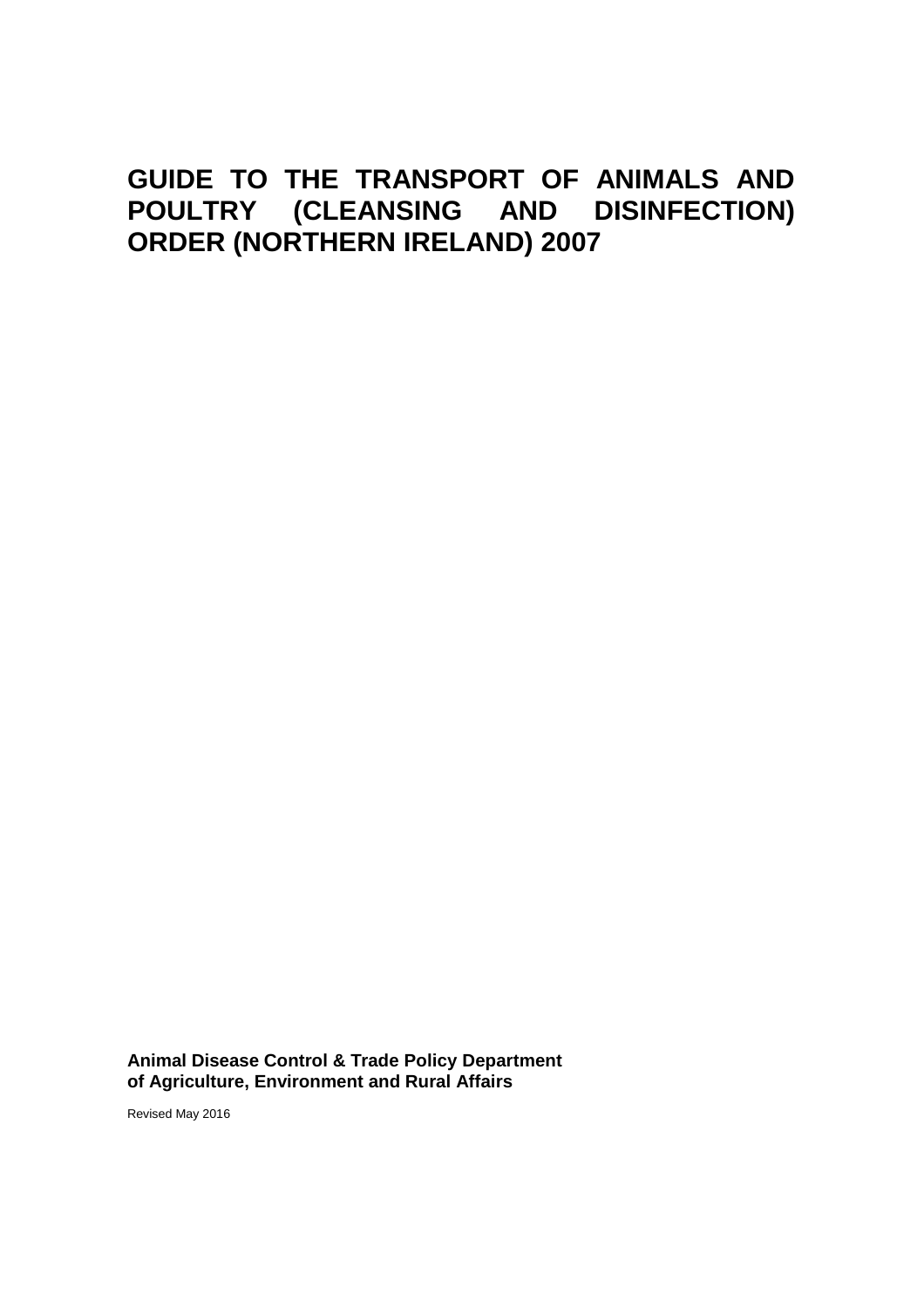## **GUIDE TO THE TRANSPORT OF ANIMALS AND POULTRY (CLEANSING AND DISINFECTION) ORDER (NORTHERN IRELAND) 2007**

### **Introduction**

This Guide explains the background to the Cleansing and Disinfection Order and provides some advice on it. The Order can be found at [www.legislation.gov.uk/nisr/2007/279/contents/made.](http://www.legislation.gov.uk/nisr/2007/279/contents/made)

## **Background**

Following the introduction of the Transport of Animals (Cleansing and Disinfection) (England) (No.3) Order 2003 in GB, and in order to maintain parity with GB, it was necessary to update the existing Northern Ireland legislation. The order replaced the Transport of Animals and Poultry (Cleansing and Disinfection) Order (Northern Ireland) 2000.

### Animal Health Requirements

The principle of cleansing and disinfecting farm animal transport after each use for animal health reasons has been included in animal health legislation since 1927. This principle is one of the mainstays of the UK's (and other European countries') policy on preventing the spread of animal disease. These principles remain in the new Order, and are to be found at Article 3. It should be noted that the rules of Article 3 do not apply to the transport of horses.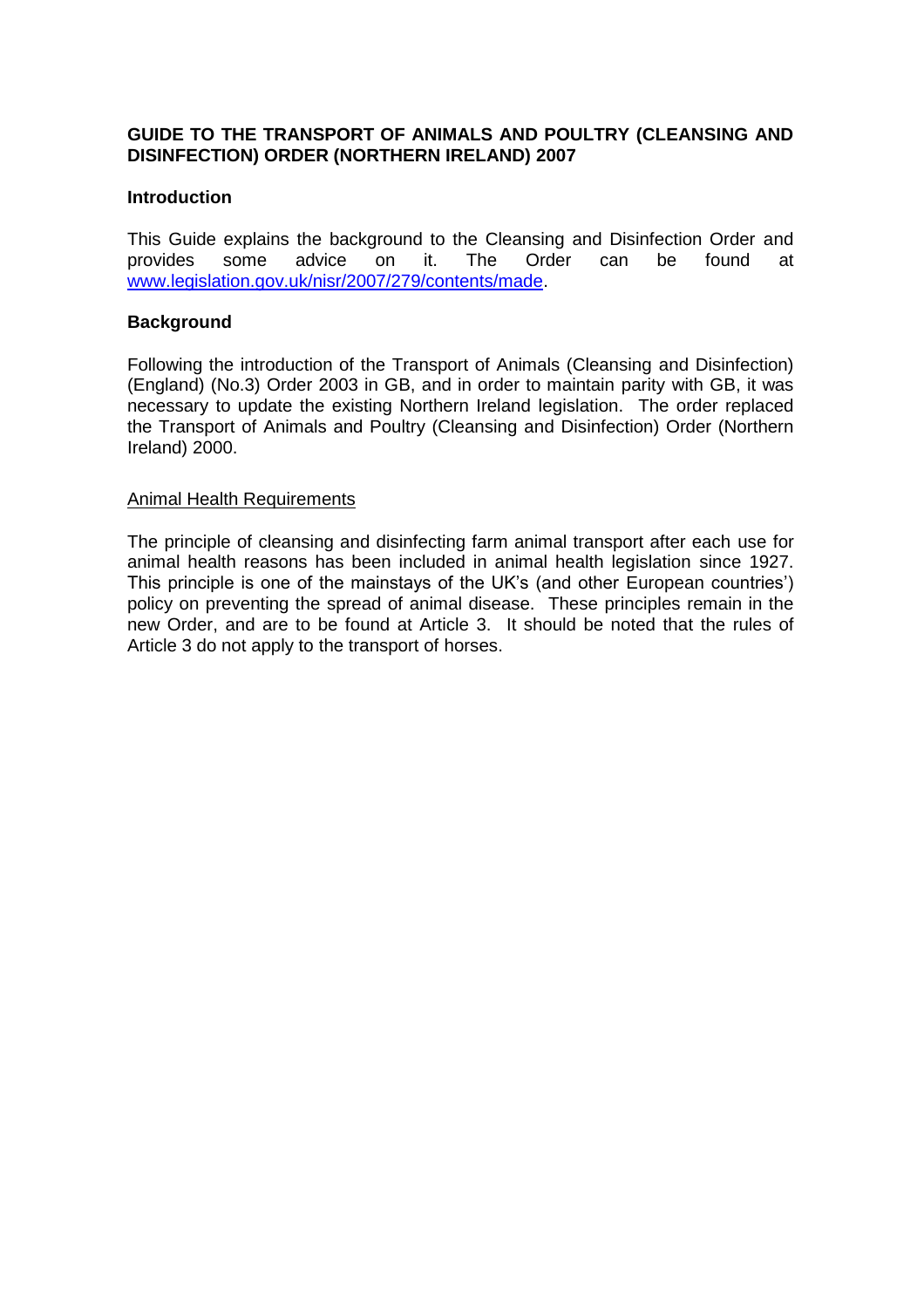## **The Articles and Schedules**

**Article 3** - This article contains cleansing and disinfection requirements to the transport of hoofed animals, poultry and racing pigeons.

**Article 4** – This is a new article dealing specifically with the transport of horses.

**Article 5** – As there were health and safety concerns about the use of disinfectants in drivers' cabs, this article confirms that any requirements to disinfect animal transport in the Order do not apply to such cabs.

**Article 6** - This article keeps the requirements to dispose of litter etc properly.

**Article 7** - This article gives powers to inspectors to serve notices on "any person appearing to them to be in charge of that means of transport" relating to cleansing and disinfection.

**Schedule 1** – This schedule gives details of how the cleansing and disinfection of means of transport is to be carried out.

**Schedule 2** – This schedule describes the circumstances in which the cleansing and disinfection requirements of Articles 3 & 4 do not apply to certain journeys within a single farm enterprise, between the same two points, the transport of certain horses and journeys to and from livestock or horse shows.

## **Approved Disinfectants**

Paragraph 4 of Schedule 1 requires that disinfection is undertaken using a disinfectant approved under the Diseases of Animals (Approval of Disinfectants) Order (Northern Ireland) 2008. The most recent list of DAERA approved disinfectants and the dilution rates at which they should be used can be found at [www.daera-ni.gov.uk/publications/approved-disinfectants.](www.daera-ni.gov.uk/publications/approved-disinfectants)

Alternatively, a complete list of DAERA approved disinfectants along with details of manufacturers' names and addresses can be obtained from Animal Disease Control Branch, Room 714, Dundonald House, Upper Newtownards Road, Belfast, BT4 3SB. This list is regularly updated so care must be taken to ensure that reference is made to the most current list.

**Animal Disease Control & Trade Policy**

Revised May 2016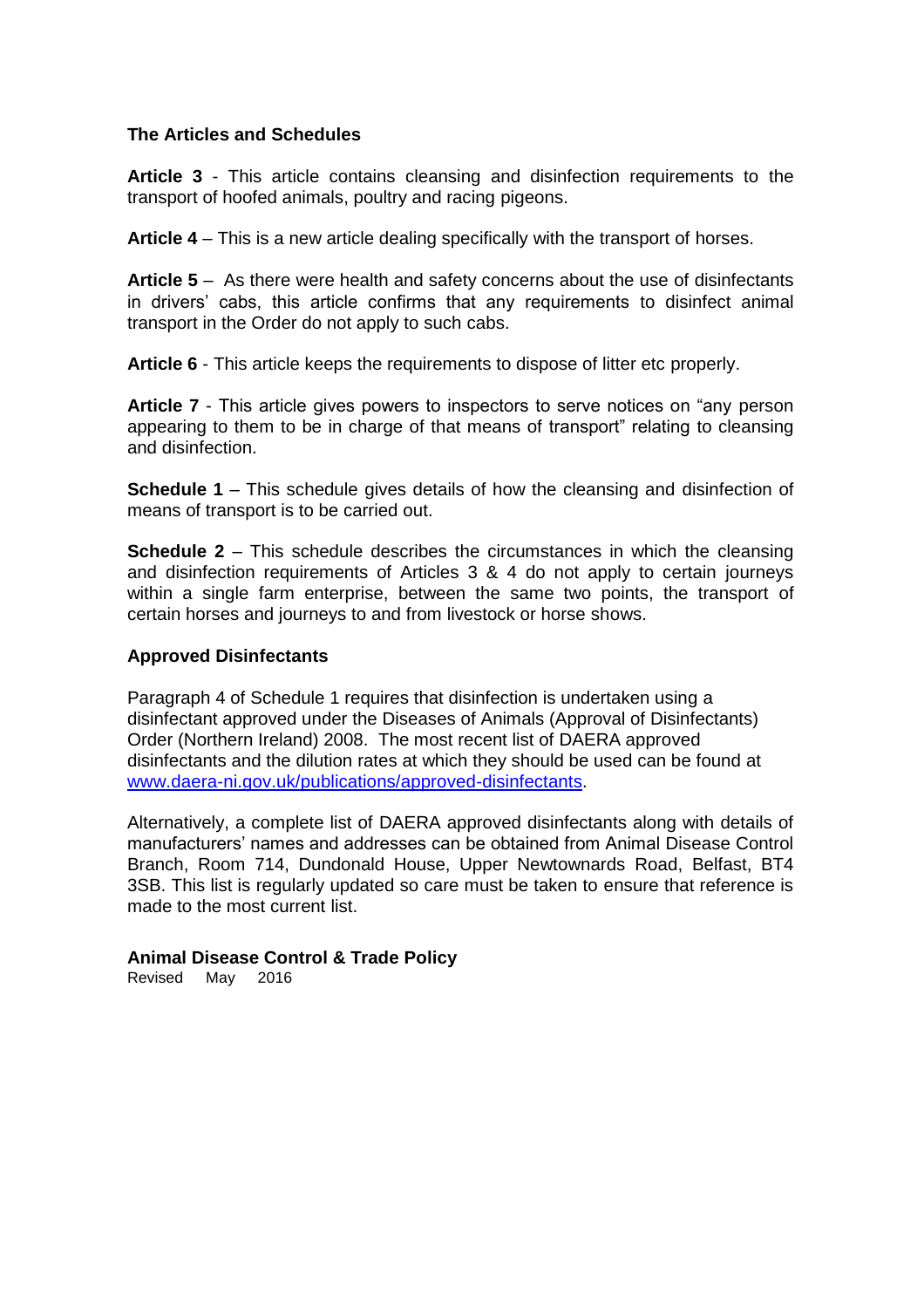## **Annex 1**

## **Cleansing and Disinfectant Requirements**